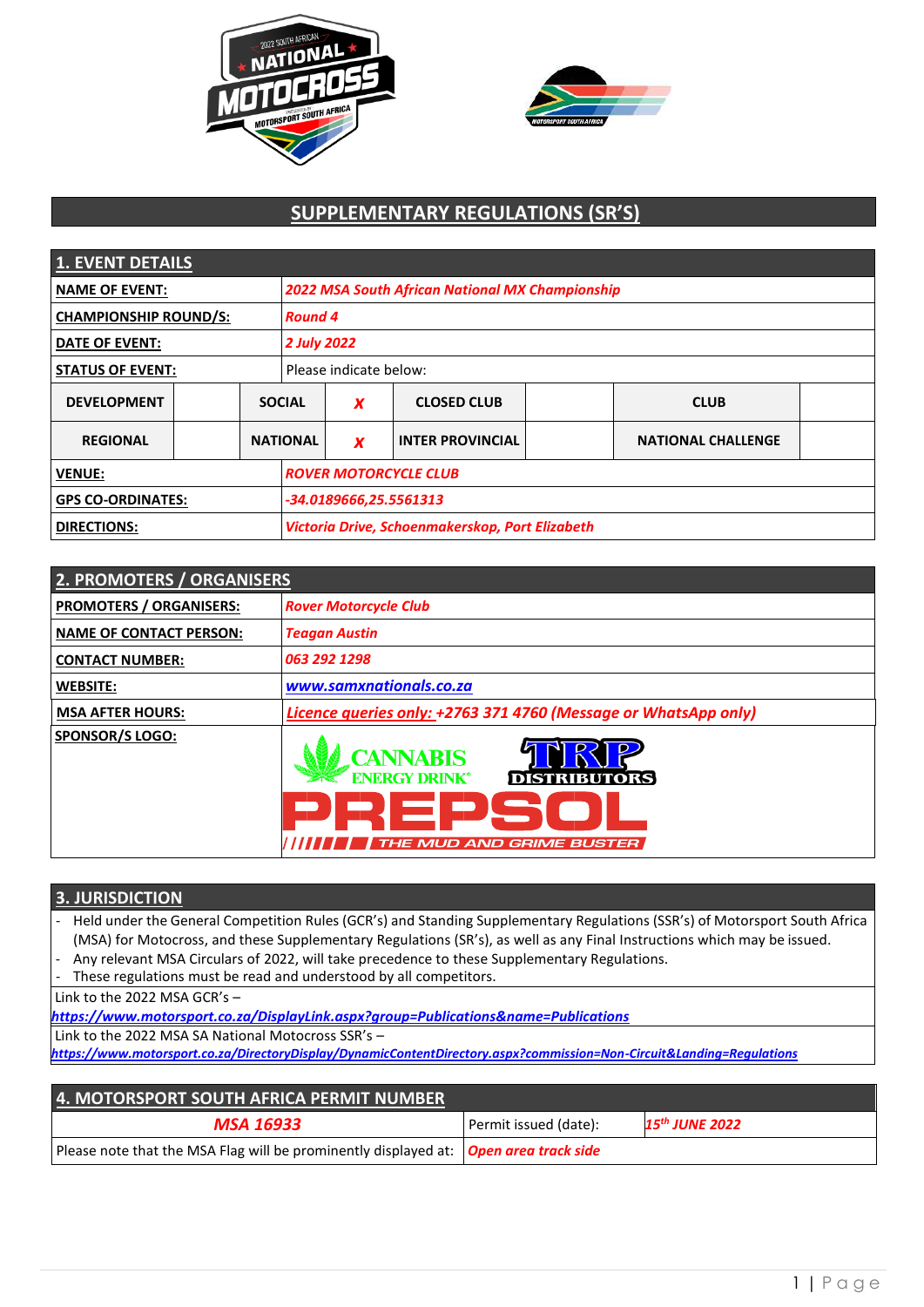



# **5. ELIGIBILITY OF COMPETITORS**

Refer to Standing Supplementary Regulations as shown below, as well as GCR 227:

SSR 241 and 242 of the 2022 MSA SA National Motocross SSR's

#### **6. INJURY REGISTER**

Where a competitor has appeared on the injury register, it is that competitor's responsibility to ensure that they have submitted a medical certificate indicating that they are fit to compete in motorsport no later than 5 (five) working days before the start of the event. This certificate is to be reviewed and processed by MSA Head Office.

It is the responsibility of the competitor to check the Injury Register and ensure that MSA receives their letter timeously.

**Please Note: Competing while appearing on the injury register will result in potential claims being repudiated by the MSA Group Accident Policy.**

Refer to Appendix L - Article 2.9

# **7. COMPETITOR CONDUCT**

Refer to Standing Supplementary Regulations as shown below:

SSR 256 of the 2022 MSA SA National Motocross SSR's

#### **8. ENVIRONMENTAL**

Refer to Standing Supplementary Regulations as shown below, as well as the MSA Environmental Code:

NOTE 12 and 235 c) (xi) of the 2022 MSA SA National Motocross SSR's

# **9. COMPETITION LICENCES**

Refer to Standing Supplementary Regulations as shown below, as well as GCR 20, 93 and Part V (Licences):

ART 2 of the 2022 MSA SA National Motocross SSR's

All competitors that participate in the event, need to have purchased the relevant MSA Competition licence for the class that S/he will be competing in. Licences can be checked electronically prior to the event using MSA's platforms.

MSA Licences can be purchased via *[www.msaonline.co.za](http://www.msaonline.co.za/)* – For any assistance regarding the licence system, please do not hesitate to contact *[msa@motorsport.co.za](mailto:msa@motorsport.co.za)* or *[support@motorsport.co.za](mailto:support@motorsport.co.za)*

# **10. ENTRANTS LICENCES**

Refer to Standing Supplementary Regulations as shown below, as well as GCR 22 and 114:

NOTE 5 of the 2022 MSA SA National Motocross SSR's

Where the entrant is NOT the rider, an entrant's licence must be obtained from MSA and submitted together with the entry form / online entry application. Failing which, the entrants name **WILL NOT** be published in the event programme.

# **11. ADVERTISING**

Refer to Standing Supplementary Regulations as shown below, as well as GCR 247 and 248:

NOTE 13 of the 2022 MSA SA National Motocross SSR's

It is a condition of entry that in addition to the advertising referred to in GCR 246, competing vehicles / motorcycles shall also display the advertising, if any, as stipulated in the Championship Regulations and specifications for the class for which the motorcycle is entered.

# **12. COMPETITION NUMBERS**

Refer to Standing Supplementary Regulations as shown below, as well as GCR 249:

SSR 221 - 224 of the 2022 MSA SA National Motocross SSR's

Contact Carmen Hill at [carmen@motorsport.co.za](mailto:carmen@motorsport.co.za) should you require a race number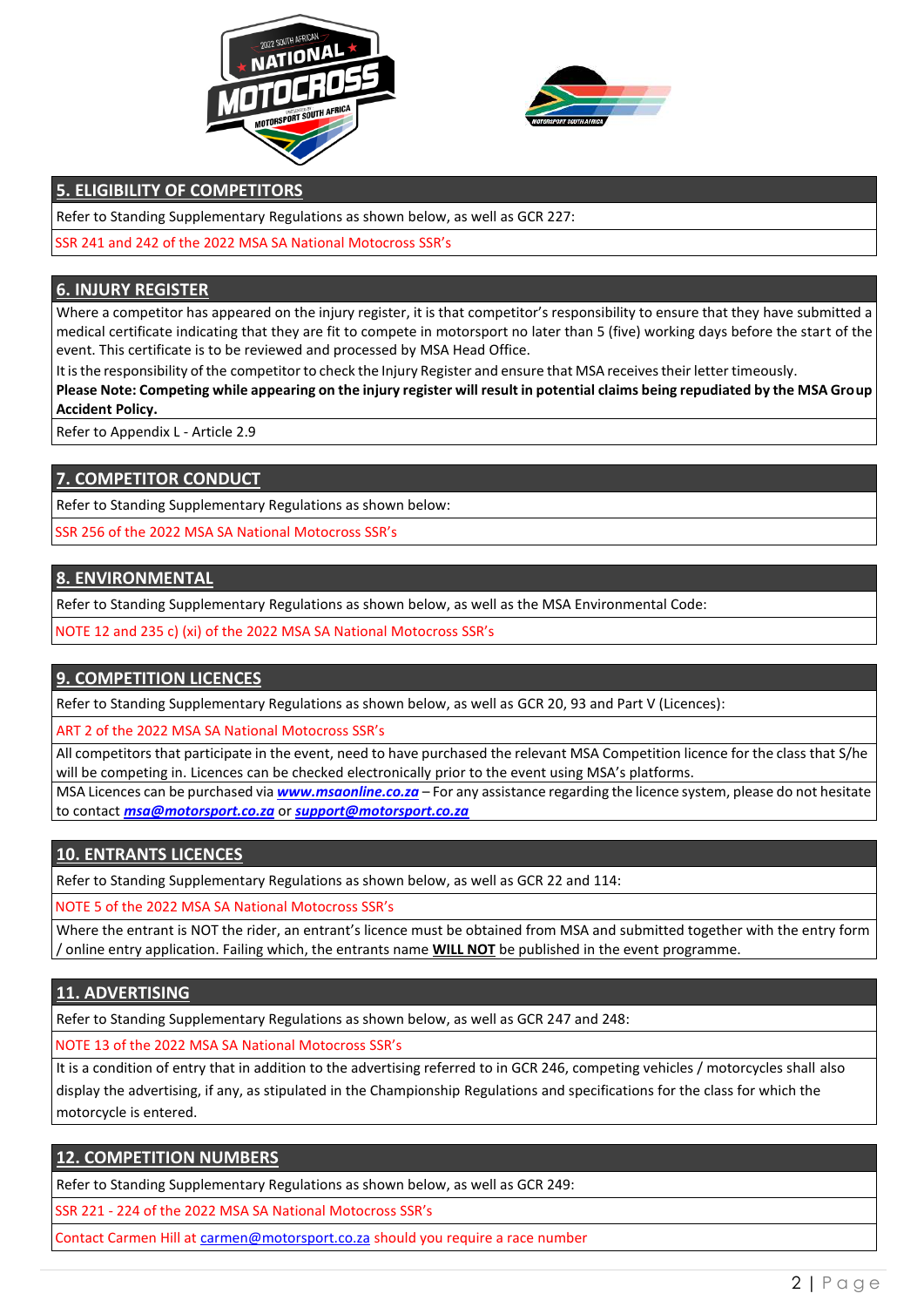



# **13. DUTIES OF THE OFFICIALS**

Refer to Part VII in the GCR's.

| <b>14. OFFICIALS OF THE EVENT</b>    |                           |              |                     |
|--------------------------------------|---------------------------|--------------|---------------------|
| <b>ROLE</b>                          | <b>NAME &amp; SURNAME</b> | <b>GRADE</b> | LICENCE NUMBER      |
| CLERK OF THE COURSE / SAFETY OFFICER | <b>BERTIE COETZEE</b>     | A            | 22542               |
| ASSISTANT CLERK OF THE COURSE        | <b>LLOYD BROWN</b>        | A            | <i><b>12070</b></i> |
| <b>MSA STEWARD</b>                   | <b>TERRI YOUNG</b>        |              | 14070               |
| <b>CLUB STEWARD</b>                  | <b>ANDREW MCGRATH</b>     |              | 14072               |
| ENVIRONMENTAL STEWARD                | <b>CRAIG KRUGER</b>       |              | 02317               |
| <b>EVENT SECRETARY</b>               | <b>SIMONE DU TOIT</b>     |              | 28322               |
| CHIEF TC / SCRUTINEER                | <b>PHILLIP GRIFFIN</b>    |              | 27061               |
| TIME KEEPING SERVICE PROVIDER        | <b>PRO TIMING</b>         |              | N/A                 |
| <b>CHIEF TIMEKEEPER</b>              | <b>ANDRE FURBY</b>        |              | 15567               |
| <b>CHIEF MARSHAL</b>                 | <b>GRANT COOPER</b>       |              | 14297               |
| <b>MEDICAL SERVICE PROVIDER</b>      | <b>ECMR</b>               |              | N/A                 |
| <b>STARTER</b>                       | <b>TRISTAN BROWN</b>      |              | 22014               |

#### **15. CLASSES**

Refer to Standing Supplementary Regulations as shown below:

SSR 242 of the 2022 MSA SA National Motocross SSR's

 *National Championship Classes: MX 50cc, MX 65cc, MX 85cc, MX High School, MX Ladies, MX 3, MX 2, MX 1* 

 *Social Classes (Non-Championship):* 

 *MX Senior Support - Age 16 years and older / 125cc two stroke and higher or 250cc 4 stroke and higher* 

# **16. ENTRIES**

Refer to GCR 91 – 111

Telephonic entries **WILL NOT** be accepted.

The onus rests on the competitor to ensure that the entry, as well as the below, has been received by the Promoters / Organisers within the allocated time prior to the date of the event:

- Entry form / Entry via online system – *<https://nationals.mxentries.co.za/Entry>*

- Payment for the entry
- Copy of the MSA licence

- Copy of the Completed Self-Declaration Scrutineering form

| Entries open:                                                   | <b>Immediately</b>                                                                               |
|-----------------------------------------------------------------|--------------------------------------------------------------------------------------------------|
| Entries close (Refer to GCR 104):                               | <b>29 JUNE 2022 18:00</b>                                                                        |
| Entry fees as follows:                                          | (Refer to GCR 95 and SSR 251 of the 2022 MSA SA National Motocross SSR's)                        |
| <b>MX 50cc</b>                                                  | R1000.00                                                                                         |
| MX 65cc / MX 85cc / MX 3 / MX Ladies /<br><b>MX High School</b> | R1400.00                                                                                         |
| MX 1/MX 2                                                       | R1600.00                                                                                         |
| <b>Senior Support</b>                                           | R 400.00                                                                                         |
| Family Entry fee:                                               | R 400.00 may be deducted for each family member after the highest entry has<br>been paid in full |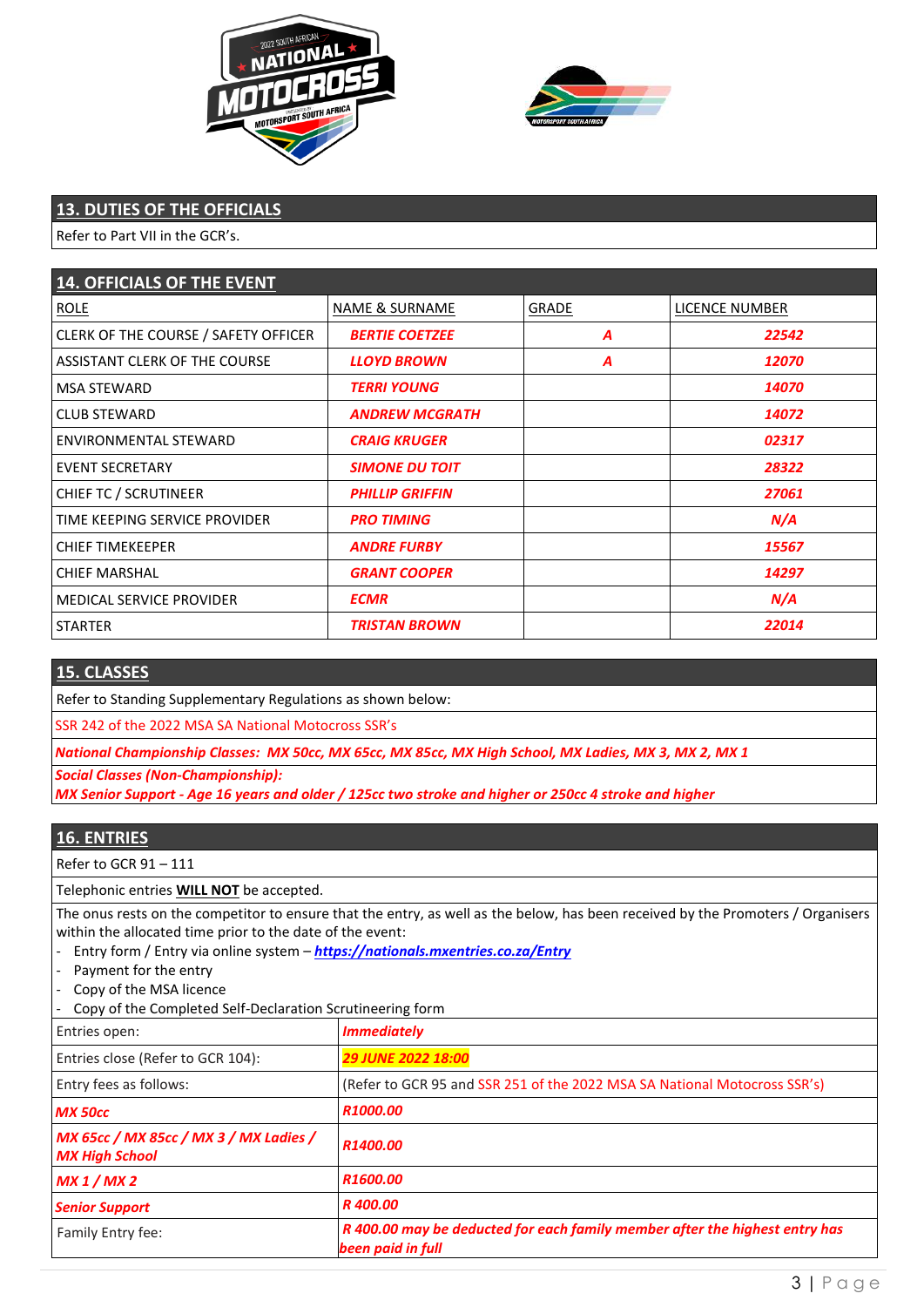



| Late entry fee:                 | NO late entries will be accepted                                     |  |
|---------------------------------|----------------------------------------------------------------------|--|
| Banking Details-                | Name of Bank: <b>Standard Bank</b>                                   |  |
| Account number: 080280927       |                                                                      |  |
|                                 | Account name: ROVER MOTORCYCLE CLUB                                  |  |
|                                 | Reference: Rider surname / Bike # / Class (example: Joubert 152 MX3) |  |
| Proof of payment to be sent to: | payments@samxnationals.co.za                                         |  |
| Event Secretary contact number: | 066 191 9640                                                         |  |
| Event Secretary email address:  | entries@samxnationals.co.za                                          |  |
| Any queries regarding pits:     | pits@samxnationals.co.za                                             |  |

# **17. COVID REGULATIONS**

Refer to MSA General Circular 4 of 2022.

*<https://www.motorsport.co.za/DisplayLink.aspx?group=Motorsport&name=General%20Circulars>*

| 18. PROGRAMME OF EVENTS (Including details of official practice times) |                                    |  |  |
|------------------------------------------------------------------------|------------------------------------|--|--|
| <b>DATE &amp; TIME</b>                                                 | <b>DETAILS BELOW:</b>              |  |  |
| Saturday, 2 JULY 2022                                                  |                                    |  |  |
| 05h30                                                                  | <b>Gates Open</b>                  |  |  |
| 07:30                                                                  | <b>National Anthem (lawn area)</b> |  |  |
| $+/$ -07h35                                                            | <b>Riders Briefing</b>             |  |  |
| $+/- 07h45$                                                            | <b>Practice line up</b>            |  |  |
| $+/ 10h15$                                                             | <b>First Heat</b>                  |  |  |
| <b>RACE PROGRAM &amp; RACE DISTANCE</b>                                | <b>DETAILS BELOW:</b>              |  |  |
| <b>Practice:</b>                                                       |                                    |  |  |
| <b>MX 50cc</b>                                                         | 5 laps                             |  |  |
| <b>MX 65cc</b>                                                         | 6 laps                             |  |  |
| MX <sub>2</sub>                                                        | 6 laps                             |  |  |
| <b>MX 85cc</b>                                                         | 5 laps                             |  |  |
| <b>Senior Support</b>                                                  | 4 laps                             |  |  |
| <b>MX 3 &amp; MX Ladies</b>                                            | 5 laps                             |  |  |
| <b>MX High School</b>                                                  | 5 laps                             |  |  |
| MX 1                                                                   | 6 laps                             |  |  |
| $1st$ Heat                                                             |                                    |  |  |
| <b>MX 50cc</b>                                                         | 12 minutes + 1 lap                 |  |  |
| <b>MX 65cc</b>                                                         | 15 minutes + $1$ lap               |  |  |
| MX <sub>2</sub>                                                        | 18 minutes + 1 lap                 |  |  |
| <b>MX 85cc</b>                                                         | 15 minutes + $1$ lap               |  |  |
| <b>Senior Support</b>                                                  | 10 minutes + $1$ lap               |  |  |
| <b>MX 3 &amp; MX Ladies</b>                                            | 15 minutes + $1$ lap               |  |  |
| <b>MX High School</b>                                                  | 16 minutes + $1$ lap               |  |  |
| MX 1                                                                   | 18 minutes + 1 lap                 |  |  |
| $2nd$ Heat                                                             | Same as 1 <sup>st</sup> Heat       |  |  |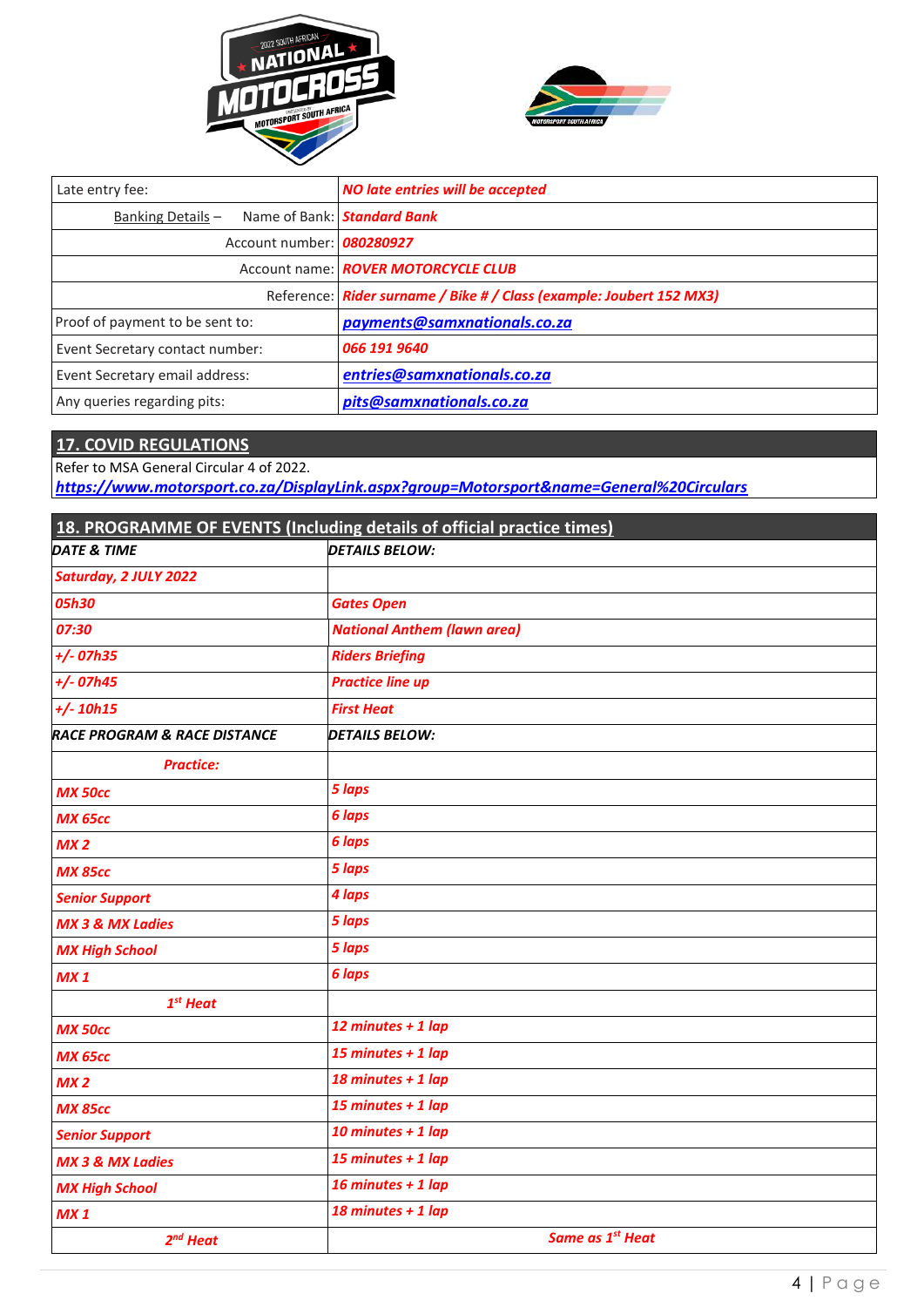



# **19. OFFICIAL NOTICE BOARD**

Refer to Standing Supplementary Regulations as shown below, as well as GCR 17:

SSR 244 of the 2022 MSA SA National Motocross SSR's

Notifications will be done via the Telegram link (unofficial notice board):

*https://t.me/+4gpJKlkS2Mw4MDc0*

Official Notice board (at the event at Race Control):

- When the specific heat is concluded, Pro Timing will print 2 copies
- Runner takes heat results to the CoC for signing, date and time, on both copies
- Runner signals to Pro Timing that the results for a specific class are ready for dropping in the notice board
- Pro Timing drops unsigned digital copy in the Telegram group (unofficial notice board)
- The specific heat result will be dropped into the official notice board one copy
- One signed copy stays with the race secretary for official use

**20. DOCUMENTATION** 

 Competitors are to electronically forward a copy of their competition licence (scanned copy or photograph) to the event organisers/promoters together with their entry form / online entry application.

Competitors can download copies of their competition licences from the msaonline.co.za platform.

#### **21. SCRUTINEERING**

Refer to Standing Supplementary Regulations as shown below, as well as GCR 245, 253 and 254:

SSR 226 of the 2022 MSA SA National Motocross SSR's

Self-declaration scrutineering form will be sent out with event supplementary regulations and entry forms.

All Technical Consultants and Scrutineers must submit all relevant reports including technical non-compliance reports to MSA after an event.

# **22. RIDERS BRIEFING**

Refer to Standing Supplementary Regulations as shown below, as well as GCR 121 and 141 iv):

SSR 229 xii) of the 2022 MSA SA National Motocross SSR's

# **23. SAFETY APPAREL / EQUIPMENT**

Refer to Standing Supplementary Regulations as shown below, as well as GCR 239:

SSR 225 of the 2022 MSA SA National Motocross SSR's

# **24. PRE-RACE / PADDOCK / PARC FERMÉ**

Refer to Standing Supplementary Regulations as shown below as well as GCR 252:

SSR 245 of the 2022 MSA SA National Motocross SSR's

# **25. STARTS**

Refer to Standing Supplementary Regulations as shown below, as well as GCR's 261 – 265, 267 - 271:

SSR 230 - 234 of the 2022 MSA SA National Motocross SSR's

# **26. REFUELLING**

Refer to Standing Supplementary Regulations as shown below, as well as GCR 240:

SSR 236 of the 2022 MSA SA National Motocross SSR's